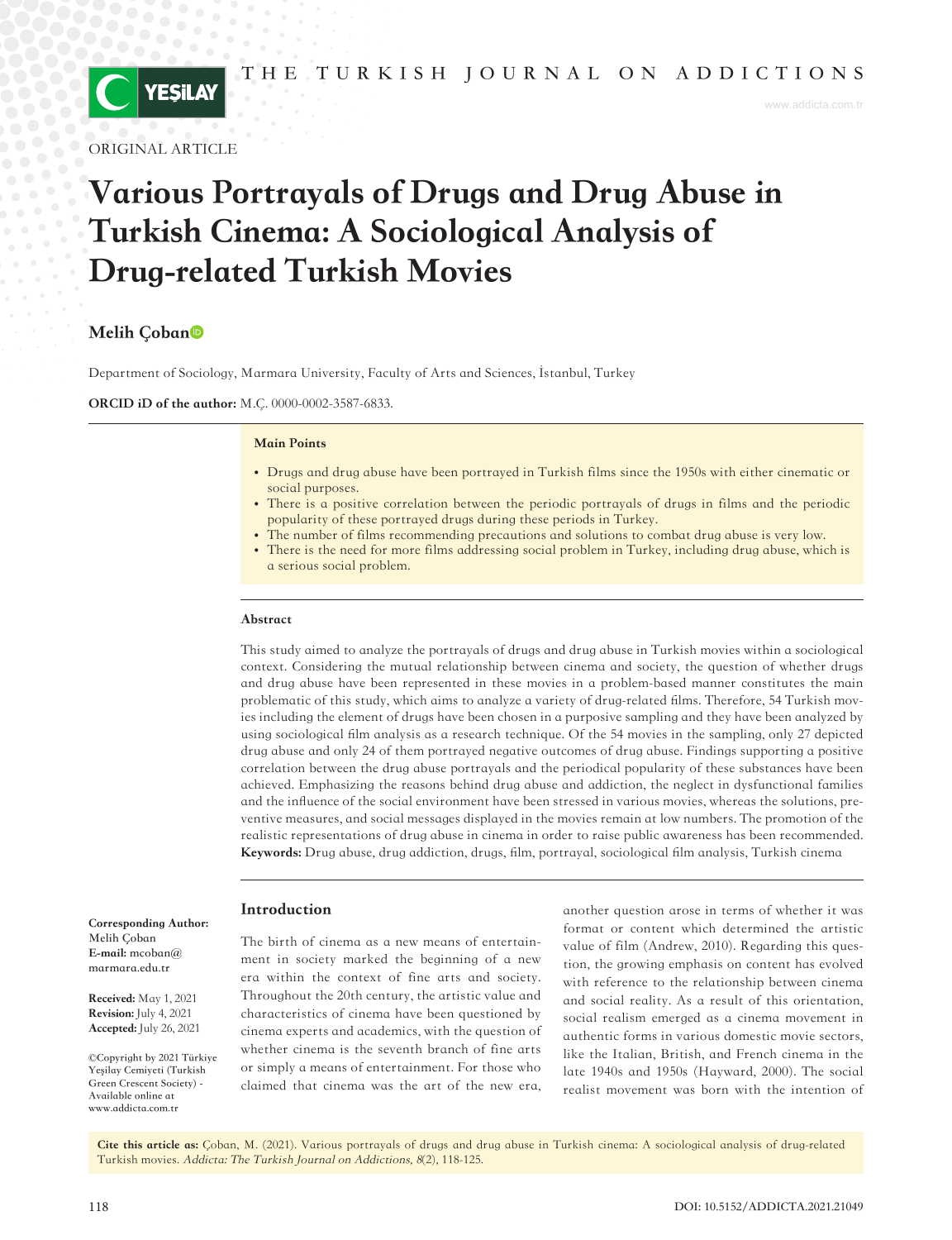#### **Addicta: The Turkish Journal on Addictions, 8(2), 118-125**

reflecting the social reality on the screen, especially through the portrayal of phenomena like social classes or social issues which had until then been underestimated and underrepresented in cinema **(**Hayward, 2000). In time, this realist approach has extended its perspective by emphasizing the social functions and responsibilities of cinema and its mutual relationship with the society. This relationship took the form of an informing and influencing function, as the opinions and views of the public can easily be influenced by films (Iannicelli, 2001), and on the other hand, the form of a representative function in which the film simply becomes the social reflection or mirror of the society by feeding on the social realities (Zizek, 2011).

Reflection of social reality attained a new dimension, with the introduction of a new genre, namely social-problem films—a name popularized by the American cinema authorities—which include the presentation of a social problem in a contemporary setting, often with a didactic message concerning the problem (Cagle, 2017). The problems handled in this genre possess a huge variety of problematic sociological concepts like poverty, crime, violence, social inequality, dysfunctional families, gender-based problems, racism, xenophobia, and addiction. With the rise of social-problem movies, such problems began to be increasingly mentioned in movies of other genres as well.

One of these problems represented in cinema is drug abuse and addiction, which has been a worldwide issue since the early decades of the 20th century. Turkish cinema has been one of the national movie sectors in which drug-related movies have been produced since the late 1950s. Considering the mutual relationship between cinema and society, the question of whether drugs and drug abuse and addiction have been represented in these movies in a problem-based manner constitutes the main problematic of this study which aims to analyze a variety of drug-related films in Turkish cinema. Another aim of this study is to develop an inventory of drug-related Turkish films for researchers who would like to conduct studies in a similar context.

# Methods

Film analysis as a research method requires the application of different scientific research techniques under different circumstances regarding the research question. In this sense, there is a variety of techniques, like structural, historical, semiotic, psychoanalytic, generic, or sociological film analysis. Based on the nature of the research aim and question, other research techniques in a quantitative methodology can be applied as well. Concerning the context of cinema and drug abuse, the changing application of these various methods and techniques can be seen in certain case studies. For instance, Gautam (2017), in his study about the portrayal of drugs and alcohol in Indian cinema, has questioned the positive influence of these portrayals on the addictive behaviors of the Indian youth by applying a survey. In another case study by Başar and Yılmaz (2011), scenes including the consumption of addictive substances like tobacco, alcohol, and drugs, in the movies produced in 2009, have been analyzed by using content analysis.

In this study within the context of cinema and drugs, the basic questions asked are as follows:

- **•** Which illegal drugs have been portrayed as being abused?
- **•** What kinds of negative outcomes related to their abuse have been represented?
- **•** What kinds of methods and messages have been applied or given as treatment or preventive measures?
- **•** What is the relationship between the portrayals of drug abuse and the prevailing drug-related social conditions in the periods when these movies were produced?
- **•** Do these movies include any representation contributing to the development of any stereotypes which may be influential in the public's views and awareness?

In order to answer these research questions in a systematic context regarding the relationship between cinema and society, sociological film analysis has been used as the research technique in this study. Sociological film analysis is actually a methodology which has developed as a natural outcome of the academic trend in terms of establishing a link between cinema and society. This trend, namely sociology of cinema, or film sociology, has stressed a new context consisting of the mutual relationship between cinema and society whereby a variation in one of them leads to a variation in another (Tudor, 2014). In other words, while cinema influences the society, society influences cinema as well. Therefore, two different contexts have been dominant in film sociology studies, the study of the consequences of movies for society and the study of the consequences of society for the movies (Tudor, 2014). The consequences of the society for movies involve the social phenomena and/or realities which serve as a thematic or background source for the movie, such as a social problem predominant among the society, to be reflected on the screen. The consequences of movies for the society involve the influence of movies on the audience. The cinematic functions of informing, motivating, and mobilizing the audience are examples of such an influence. Another important issue to be noted here is that sociological studies of films also necessitate analysis of the social conditions prevailing during the period in which the movies in the sampling were produced (Özden, 2004). In other words, a consistency between the periodical social reality and the reality reflected on the screen should be questioned in sociological film analysis.

Considering these issues, this study has a two-fold context in terms of analyzing the mutual relationship of influence between cinema and society. On the one hand, this article deals with the influence of the social realities in the form of the social problem of drug abuse and addiction prevailing during different periods in Turkey. On the other hand, it was not the aim of this study to measure the direct influence of drug-related movies on the Turkish society; rather, the potential of these movies in terms of transmitting information, raising awareness, and developing stereotypes has been analyzed.

Consequently, a sample of drug-related movies in Turkish cinema has been analyzed in accordance with the themes asked in the research questions. The sample consists of 54 Turkish films in total which were selected through purposive sampling, using keyword searches on three digital platforms, namely YouTube, Google, and TSA (Center for Turkish Cinema Studies) to find movies with the occurrence of drug-related scenes in their synopsis. A detailed encyclopedia of Turkish movies (Özgüç, 2012) was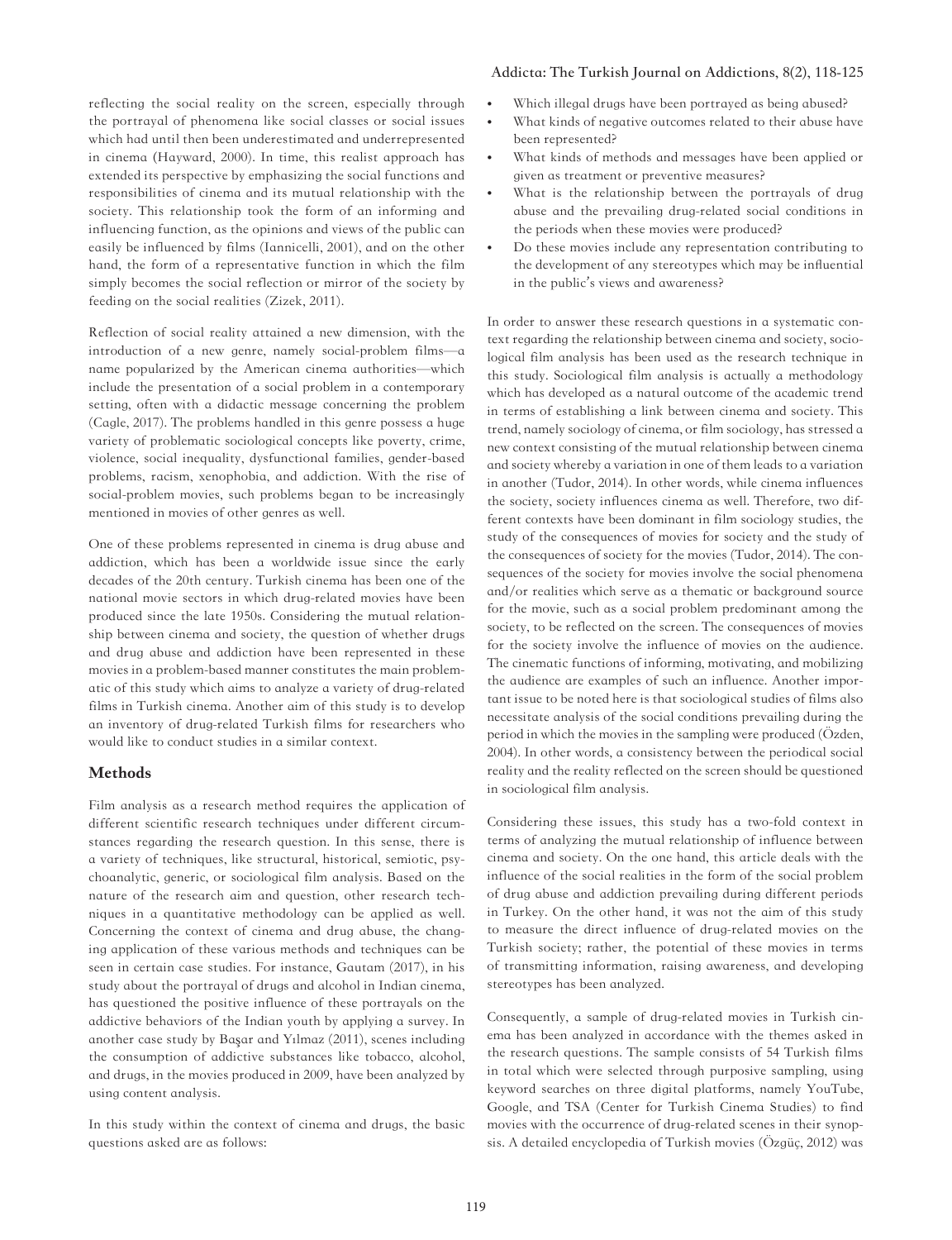# **Çoban M. Various Portrayals of Drugs and Drug Abuse**

also used with the same aim. Short films were excluded and only feature films were selected. All the full-length movies in the sample were obtained from online resources. Out of 54 movies in total, four of them were amateur productions.1 Each movie was watched only once in the home environment. The full list of the movies in the sampling has been provided in Appendix 1. Since the method of this research does not include any human element, ethics committee approval was not required.

#### Results

Within the context of social reality and cinema, illegal drugs as script elements have been given place in Turkish movies since the late 1950s. The film titled Hata: Bırakın Ağlayayım (1957) appears to be the first Turkish movie in this context, in which the main antagonist is a drug smuggler. However, this situation is just a detail which emphasizes the illegality of the antagonist in terms of strengthening the influence of dramatic issues in the eyes of the audience. In other words, drugs are neither visible in any scene nor mentioned as a source of a social problem, but rather used as a criminal detail. The same use of detail can be seen in many other movies like Kadın Asla Unutmaz (1961), Kanun Der Ki (1965), Altın Çocuk Beyrut'ta (1967), Beyoğlu Kanunu (1971), Cehenneme Dolmu*ş* Var (1971), *Ş*erefimle Ya*ş*arım (1971), Dev Kanı (1984), E*ş*kıya (1996), and Ayaz (2012).

Another kind of use of detail concerning drugs in Turkish cinema becomes apparent especially in comedy movies in which drugs, drug abuse, and drug smugglers are presented as secondary elements within the script as a means of increasing the humor quotient. The cycle of events in the movie evolves around the phenomenon of drugs in comedy scenes, and these drug-based events are mostly represented in various forms. One of these forms is the integration, into the script, of members of a criminal organization involved in drug trafficking and their relations with the main protagonists of the movie, which add to the humor. Such forms of use can be seen in the movies Cilalı *İ*bo Perili Kö*ş*kte (1960), Fıstık Gibi Ma*ş*allah (1964), Gerzek *Ş*aban (1980), Tokatçı (1983), Tarzan Rıfkı (1986), Her *Ş*ey Çok Güzel Olacak (1998), Abimm (2009) and Vay Arkada*ş* (2010). A second form of use in terms of adding to the humor in the film is the overrated types of funny behavior, like hallucinations which emanate from accidental or unintentional abuse of drugs. Scenes depicting such instances can be seen in the movies Kolpaçino (2009), Yah*ş*i Batı (2010), Çakallarla Dans (2010) and Kolpaçino: Bomba (2011).

The common thread in all of these movies mentioned is simply the fact that drugs are regarded as social reality, either with their physical presence or through the criminal actions of drug smugglers. However, the emphasis on the social significance of drug abuse is so weak that the social reality about drugs reflected on the screen seems to be highly superficial. In other words, the fact that drugs have not been portrayed as a source of social problems in these movies makes it difficult to analyze and name them as reflections of the society.

For Mercer, cinema has two basic functions: as informing the audience about the unknown phenomena, and transmitting the publicly-known phenomena to the people (Mercer, 1953). Therefore, movies, while functioning as an information shortcut through which members of the society could learn new things, also serve as mirrors in which people can see the reflections of the processes and phenomena that they are surrounded with. In this case, the context of drugs and their portrayal in movies becomes a crucial issue in that people, first of all, can learn about the basic facts about drugs and drug abuse through films. Secondly, people, even though they may be equipped with information related to drug abuse, may have internalized this problem as an inevitable part of social life and their indifference toward this issue may be altered by developing social awareness about drug abuse through the use of films. Therefore, in each case, the issue of whether a realistic portrayal of drug abuse has been achieved in films becomes significant in the process of an all-out fight against drug abuse.

Concerning the functions and significance of movies within the context mentioned above, the following elements should be considered in the analysis of drug-related films: the types of drugs that are portrayed as being abused, the kinds of negative outcomes of drug abuse portrayed in terms of deviant, unethical, or criminal behavior by the individuals or of any kind of negative influence on them, the basic reasons behind drug abuse and addiction, the solutions and methods offered for curing and combating them, and finally, the kinds of generalizations or stereotypes these films develop with regard to drug abuse, which might sometimes be misleading for the members of the society in terms of raising social awareness.

In terms of mentioning drug abuse as a social problem, the first examples in Turkish cinema can be seen as early as the 1960s in certain movies produced in this decade, but these early cases lack the necessary portrayals mentioned above in terms of developing and reflecting a realistic representation of drugs in a social context. In Ağlama Sevgilim (1962), the daughter of a rich man is hospitalized due to her excessive abuse of drugs. But no portrayal of drug abuse or its negative outcomes occur in the movie. The drug-addicted character, Türkan, is never shown in any scene throughout the film, nor is the type of drug that she consumes. Her addiction is only mentioned as a problem which constitutes a detail within the script, rather than indicating a social problem. Similarly, in Kenarın Dilberi (1966), there is a drug-addicted character mentioned, but neither she nor any type of realistic representation of her has been shown in the movie. In Sokakta Kan Vardı (1965), even though drug abuse is emphasized as a serious social problem, there is no portrayal of any drug abuse or negative under-influence outcomes, and the film rather evolves as a typical action genre movie depicting a fight against criminal organizations. Therefore, Turkish movies of the 1960s, which include the phenomenon of drugs in their scripts, all lack the necessary portrayals for establishing a bridge between the society and the drug-abuse problem.2

<sup>1</sup> These amateur movies, all directed by Gökmen Yıldız, are namely Bonzai: Ölüm Meleği (2014), Bonzai: Ölüm Planı (2014), Deli Seyit 1: Bonzai Savaşı (2015) and Deli Seyit 2: Flakka (2018).

<sup>2</sup> Two movies, namely Can Düşmanı (1966) and Ailenin Yüz Karası (1966), include drug-addicted characters but these movies could not be found in any visual source, and therefore could not be added to the sampling.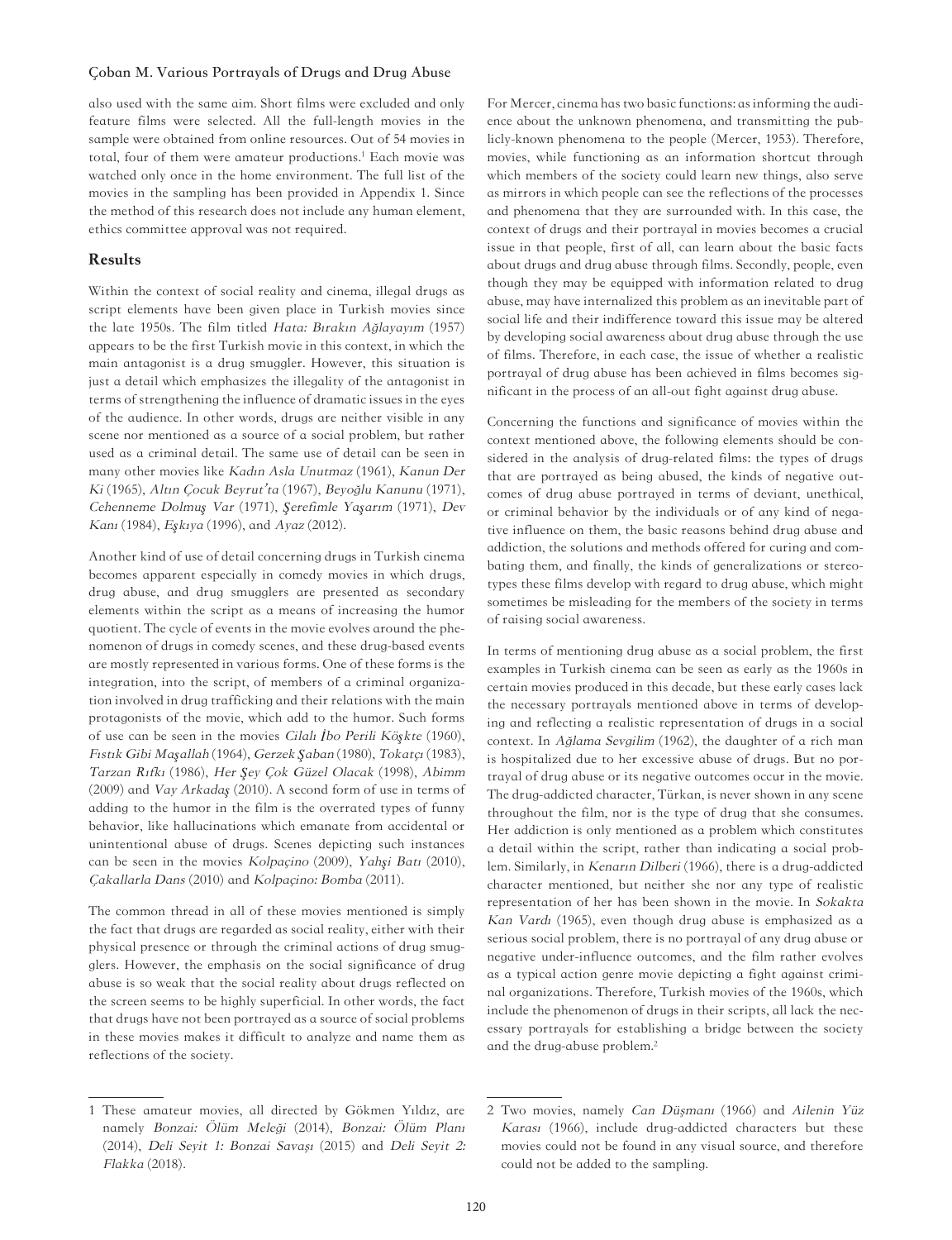The first examples of drug-related Turkish movies with relatively more realistic portrayals were produced in the 1970s, a decade in which drug abuse had become a global problem and Turkey was among the countries with a rising ratio of drug addicts. In addition, thanks to the social realism movement which contributed to the changing atmosphere within the realm of Turkish cinema in terms of giving reference to social problems, a few films with realistic portrayals and strong emphasis on the drug abuse problem were produced in this decade. The first of these films was Yirmi Yıl Sonra (1972), which portrayed the withdrawal crisis of a marijuana addict. The highly realistic portrayal of the withdrawal crisis makes this movie very significant within our context, due to the fact that it was for the first time that the Turkish audience was able to see the portrayal of a negative outcome of drug addiction on the screen.

The link between the abused drug and the negative outcomes of its consumption becomes an important issue in terms of cinema's functions of informing the masses and raising awareness. Considering the power of cinema in terms of influencing the audience, the realistic representation of the process of drug consumption and the negative after effects, either in the short or long run, may easily turn out to be very influential on the masses. In this case, the question of which drugs and what kinds of negative outcomes have been portrayed in the drug-related films becomes one of the keys for analysis. The portrayal of drugs may extend through a wide variety of opiates, stimulants, or hallucinogens such as heroin, cocaine, marijuana, MDMA (methylenedioxy-methamphetamine), and LSD (lysergic acid diethylamide). As the after-use effects of all these substances are different, they may cause a wide range of negative outcomes in both the short run and the long run, such as aggressive and/or violent behavior, withdrawal crisis, overdose death, suicide, anti-social behavior, and career decline. The use of drugs and their negative outcomes portrayed in the movies analyzed in this study are indicated in Table 1.

The negative outcomes of drug abuse mentioned in the films can potentially serve as a means of increasing the awareness about drug abuse and addiction. Even though the level and variety of such negative outcomes may change from film to film according to the fiction integrated into the script, these outcomes are all based on real facts, without any doubt. Whereas there is a generally-known positive correlation between drug abuse and health problems which may result in cases like cardiac arrest and death, there is also an increase in the number of scientific studies which stress the positive correlation between drug abuse and violent behavior (Ünlü & Evcin, 2014). Scientific findings about the positive correlation between violent behavior and drug abuse in cases of multi-substance use such as consuming alcohol with drugs have been reflected in films like Gemide (1998), Yazı Tura (2004), Barda (2006), Pars: Kiraz Operasyonu (2006) and Ceza (2014). Concerning other negative outcomes affiliated with economic status, it has been emphasized in various studies that addicts facing economic problems may resort to illegal actions such as theft, robbery, and prostitution in order to provide the necessary economic resources to meet their demand for drugs (Ünlü & Evcin, 2014).

In addition to the portrayals depicting the relationship between drug abuse and its negative outcomes, other findings within the context of drugs and cinema can be reached as well. The data

#### **Addicta: The Turkish Journal on Addictions, 8(2), 118-125**

in Table 1 depict important clues about the history of the drugbased trends changing by the decade in Turkish society. These findings have been indicated in Table 2.

Table 2 mostly indicates a positive correlation between the drugs portrayed in the films and the social awareness about these substances in the decades when these films were produced. Actually, the term "social awareness" here emphasizes public recognition which emanates from the popularity of different types of drugs in different eras and from the reflections of these popular trends on the society in terms of the frequency of drug-related events being publicly known through the mass media. In this respect, the portrayals of heroin abuse starting with the 1970s continued with a rising number in the 1980s and 1990s due to the prevailing frequency of the so-called golden-shot deaths resulting from overdose. It seems to be the similar case with synthetic cannabinoids as they are publicly recognized under the authentic name of Bonzai in Turkey, whereas due to the rising popularity of these drugs and the increasing number of Bonzai-related deaths in the 2010s (Çoban, 2014), synthetic cannabinoids were portrayed in the movies of this decade. The drug MDMA, or Ecstasy, as it is publicly known in Turkey, gained its popularity in Turkey since the beginning of the new millenium, and it is not surprising to see the portrayals of its consumption in four movies out of eleven which were produced in this period.

It is also of no surprise that marijuana has been portrayed in 13 out of a total of 27 films spanning all decades. This situation conforms to the realities of the drug realm, such that marijuana, as the oldest of all these drugs, has always been among the most popularly consumed ones in Turkey for decades (Emniyet Genel Müdürlüğü Narkotik Suçlarla Mücadele Daire Başkanlığı, 2021). In addition to its never-ending popularity, the position of marijuana as a gateway drug (Akkaya et al., 2006) also becomes significant in terms of the simultaneous portrayals of different drugs together with marijuana, in various Turkish movies. One of these movies emphasizing marijuana as a gateway drug is Can (2007). In the movie, the main character, a young woman named Can, begins her addiction with marijuana and in a short while climbs the ladder toward the top level of addiction by consuming MDMA, cocaine, and heroin, in that order.

Within the analysis of drug-related movies in Turkish cinema, another important issue revolves around the reasons behind drug abuse and the ideal methods of curing or combatting the drug addiction expressed in these films. In this context, such methods appear in these movies as either being applied in order to cure addiction or as recommendations mostly in the form of a social message, with the aim of raising social awareness. Among the movies analyzed, those which express such reasons and/or methods have been depicted in Table 3.

As shown in the table, among the reasons behind drug abuse and addiction, a dysfunctional family and the influence of the social environment have been expressed as the most significant. Among others, injection by force has been portrayed as a reason for drug addiction in three movies, emphasizing the fact that a single use may be enough for any individual to develop a heroin addiction. One exceptional case among these movies is Yazı Tura (2004), in which one of the main characters, Rıdvan, who is a war veteran, tries to cope with post-traumatic stress disorder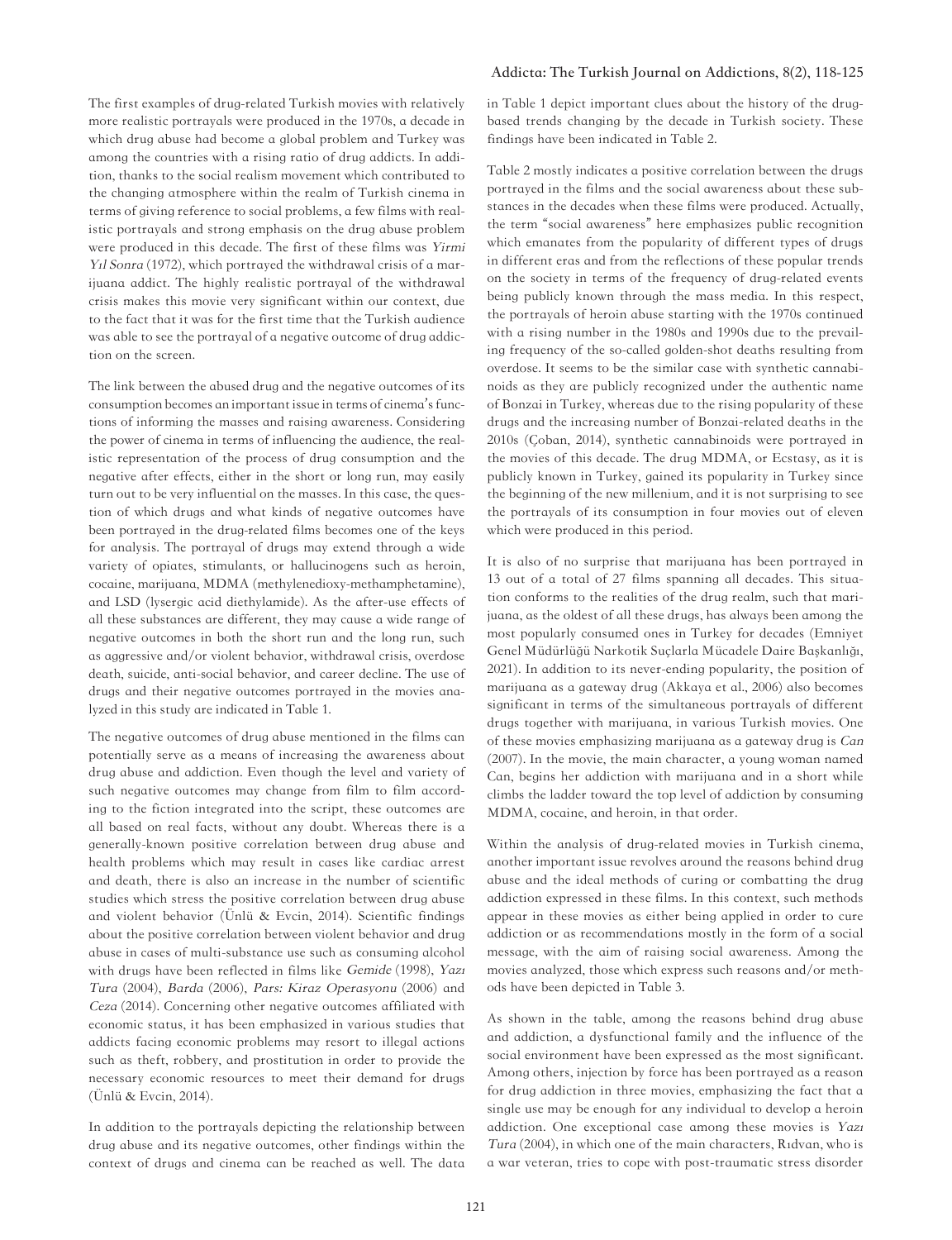# **Çoban M. Various Portrayals of Drugs and Drug Abuse**

| Table 1.<br>Drug Abuse and Negative Outcomes Portrayed in Turkish Films |                       |                                                                                               |                                                                                                                             |  |
|-------------------------------------------------------------------------|-----------------------|-----------------------------------------------------------------------------------------------|-----------------------------------------------------------------------------------------------------------------------------|--|
| Film                                                                    | Year of<br>Production | <b>Abused Drugs Portrayed</b>                                                                 | <b>Negative Outcomes</b>                                                                                                    |  |
| Yirmi Yıl Sonra                                                         | 1972                  | Marijuana                                                                                     | Withdrawal syndrome                                                                                                         |  |
| Gün Akşam Oldu                                                          | 1974                  | Marijuana                                                                                     | Fraud, murder                                                                                                               |  |
| Hashas                                                                  | 1975                  | Morphine, heroin, marijuana                                                                   | Death by overdose, criminal involvement,<br>withdrawal syndrome                                                             |  |
| Tek Başına                                                              | 1976                  | Heroin,                                                                                       | Theft, prostitution, withdrawal syndrome                                                                                    |  |
| Günaha Girme                                                            | 1982                  | Morphine                                                                                      | Suicide, death by overdose                                                                                                  |  |
| Kelepçe                                                                 | 1982                  | Marijuana, heroin                                                                             | Death by overdose, criminal involvement,<br>withdrawal syndrome, armed assault                                              |  |
| Beyaz Ölüm                                                              | 1983                  | Heroin                                                                                        | Death by overdose, extortion, suicide                                                                                       |  |
| İdamlık                                                                 | 1983                  | Marijuana, heroin, unknown substance                                                          | Withdrawal syndrome, death, rape, murder,<br>assault.                                                                       |  |
| Damga                                                                   | 1984                  | Marijuana                                                                                     | Aggressive behavior, rape                                                                                                   |  |
| Suçlu Gençlik                                                           | 1985                  | Unknown pills, heroin                                                                         | Aggressive behavior                                                                                                         |  |
| Vazife Uğruna                                                           | 1986                  | Heroin                                                                                        |                                                                                                                             |  |
| Kanımdaki Şeytan                                                        | 1990                  | Heroin                                                                                        | Aggressive behavior, drug withdrawal<br>syndrome with hallucinations, criminal<br>involvement, death by overdose            |  |
| Sahte Cennet                                                            | 1994                  | Marijuana, cocaine, heroin,                                                                   | Drug withdrawal syndrome, criminal<br>involvement, death by overdose, sexual<br>exploitation, accidental murder, aggression |  |
| Tabutta Rövaşata                                                        | 1996                  | Heroin                                                                                        | Drug withdrawal syndrome, prostitution                                                                                      |  |
| Ağır Roman                                                              | 1997                  | Marijuana, unknown pills in powder<br>form                                                    |                                                                                                                             |  |
| Gemide                                                                  | 1998                  | Marijuana, multi-substance use with<br>alcohol                                                | Aggressive behavior, sexual abuse, rape,<br>murder, brutal violence                                                         |  |
| Yazı Tura                                                               | 2004                  | Marijuana, cocaine, multi-substance use<br>with alcohol                                       | Aggressive behavior                                                                                                         |  |
| Dün Gece Bir Rüya<br>Gördüm                                             | 2006                  | Marijuana, cocaine, unknown pills                                                             | Drug withdrawal syndrome, murder,                                                                                           |  |
| Barda                                                                   | 2006                  | MDMA (ecstasy), multi-substance use<br>with alcohol                                           | Brutal violence, murder, rape, and sexual<br>abuse                                                                          |  |
| Pars: Kiraz<br>Operasyonu                                               | 2006                  | MDMA (ecstasy), heroin                                                                        | Murder, aggressive behavior, overdose coma,                                                                                 |  |
| Can                                                                     | 2007                  | Marijuana, (possibly) MDMA (ecstasy),<br>cocaine, heroin, multi-substance use with<br>alcohol | Drug withdrawal syndrome, career decline,<br>prostitution, overdose coma                                                    |  |
| Anti Depresan:<br>$+18$                                                 | 2010                  | Unknown substance                                                                             | Psychotic downfall                                                                                                          |  |
| Ceza                                                                    | 2014                  | MDMA (ecstasy), marijuana, multi-<br>substance use with alcohol                               | Aggressive behavior, brutal violence, murder                                                                                |  |
| Bonzai Ölüm<br>Meleği                                                   | 2014                  | Synthetic cannabinoids (Bonzai)                                                               | Cardiac arrest, carrier decline, anti-social<br>behavior, aggressive behavior, violence, death<br>by overdose               |  |
| Bonzai Ölüm Planı                                                       | 2014                  | Synthetic cannabinoids (Bonzai)                                                               | Death by overdose, overdose coma,                                                                                           |  |
| İmkansız Olasılık                                                       | 2016                  | Heroin (flashback scene set in the 1980s),<br>synthetic cannabinoids (Bonzai)                 | Death by overdose                                                                                                           |  |
| Deli Seyit 2: Flakka                                                    | 2018                  | Flakka                                                                                        |                                                                                                                             |  |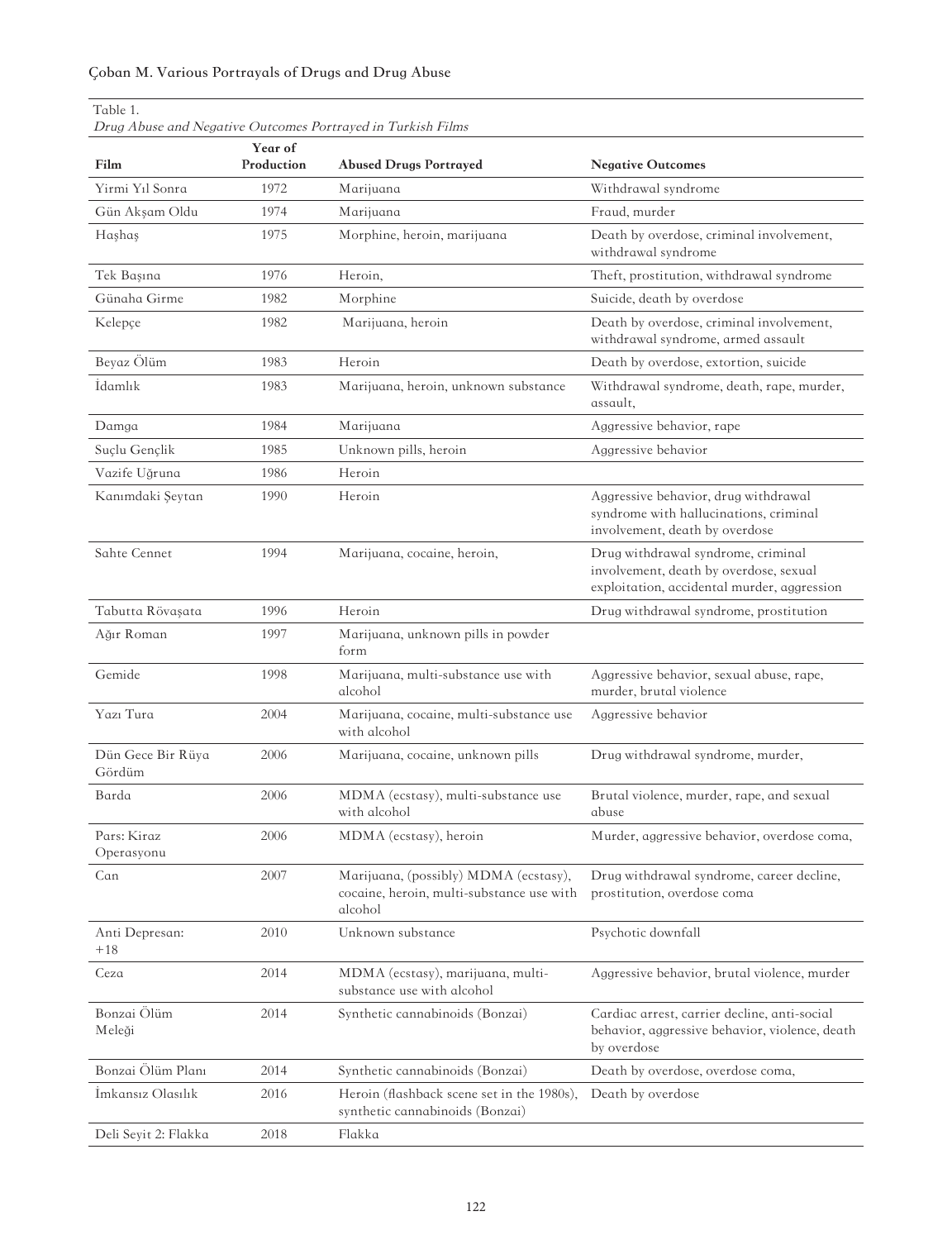|       | Marijuana | Heroin | Cocaine | <b>MDMA</b> | Synthetic Cannabinoids Other & Unknown | No. of<br>Films |
|-------|-----------|--------|---------|-------------|----------------------------------------|-----------------|
| 1970s |           |        |         |             |                                        |                 |
| 1980s |           |        |         |             |                                        |                 |
| 1990s |           |        |         |             |                                        |                 |
| 2000s |           |        |         |             |                                        |                 |
| 2010s |           |        |         |             |                                        |                 |
| Total |           |        |         |             |                                        |                 |

| Table 2.                                             |  |
|------------------------------------------------------|--|
| Portrayals of Drug Abuse in Turkish Movies by Decade |  |

by consuming alcohol and marijuana, mostly in the form of multi-substance use.

Concerning the methods applied or messages given in the films, building strong family ties with mutual care and affection is mostly stressed as a precaution in fighting drug addiction. Another precautionary action implied in other movies relates to the initiatives and campaigns for increasing the social awareness about the harms of drug abuse. In terms of treatments applied to cure addiction, only two movies contain such portrayals. In Kelepçe (1982), the young drug addict is cured by professional medical care, and in Anti Depresan: +18, an exceptional method of using anti-depressants as a substitute for drugs, which still has little scientific proof, has been applied.

In Table 3, it is seen that only 14 Turkish movies depict the reasons behind drug addiction. Only seven of them carry a preventive social message or a cure. These numbers seem to be highly insufficient considering the fact that cinema can be a powerful means of raising social awareness and informing the society. The same may apply to the issue of representations of drug abuse and its negative outcomes as portrayed in Turkish cinema, examining

Table 3.

| Reasons for Drug Addiction and the Methods/Social Messages for its Cure and Prevention |  |
|----------------------------------------------------------------------------------------|--|
|----------------------------------------------------------------------------------------|--|

|                           | Year of    |                                                                          |                                                                                                              |
|---------------------------|------------|--------------------------------------------------------------------------|--------------------------------------------------------------------------------------------------------------|
| <b>Film Title</b>         | Production | <b>Causes of Addiction</b>                                               | Solutions applied/Messages Given                                                                             |
| Yirmi Yıl Sonra           | 1972       | Social environment                                                       |                                                                                                              |
| Gün Akşam Oldu            | 1974       | Social environment                                                       | Unclear (main character Emre suddenly<br>emerges fully recovered in the last scene)                          |
| Tek Başına                | 1976       | Injection by force                                                       |                                                                                                              |
| Günaha Girme              | 1982       | Injection by force                                                       |                                                                                                              |
| Kelepçe                   | 1982       | Unknown                                                                  | Medical cure (applied)                                                                                       |
| Suçlu Gençlik             | 1985       | Dysfunctional family, social<br>environment                              | Building strong family ties, family care and<br>affection                                                    |
| Vazife Uğruna             | 1986       | Injection by force                                                       |                                                                                                              |
| Kanımdaki Şeytan          | 1990       | Dysfunctional family, extremely<br>democratic family, social environment | Family care and affection                                                                                    |
| Sahte Cennet              | 1994       | Dysfunctional family, pressure by<br>parents                             | Building strong family ties                                                                                  |
| Yazı Tura                 | 2004       | PTSD (post-traumatic stress disorder)                                    |                                                                                                              |
| Pars: Kiraz<br>Operasyonu | 2006       | Social environment                                                       | Unclear (messages stressing the economic side<br>of drug trafficking are given before the closing<br>credits |
| Can                       | 2007       | Social environment                                                       | Raising awareness about the harms of drugs on<br>youth                                                       |
| Anti Depresan:+18         | 2010       | Unknown                                                                  | Use of anti-depressants (applied)                                                                            |
| Ceza                      | 2014       | Social environment                                                       |                                                                                                              |
| Bonzai: Ölüm<br>Meleği    | 2014       | Social environment                                                       |                                                                                                              |
| İmkansız Olasılık         | 2016       | Unknown                                                                  | Organizing social awareness campaigns<br>(applied)                                                           |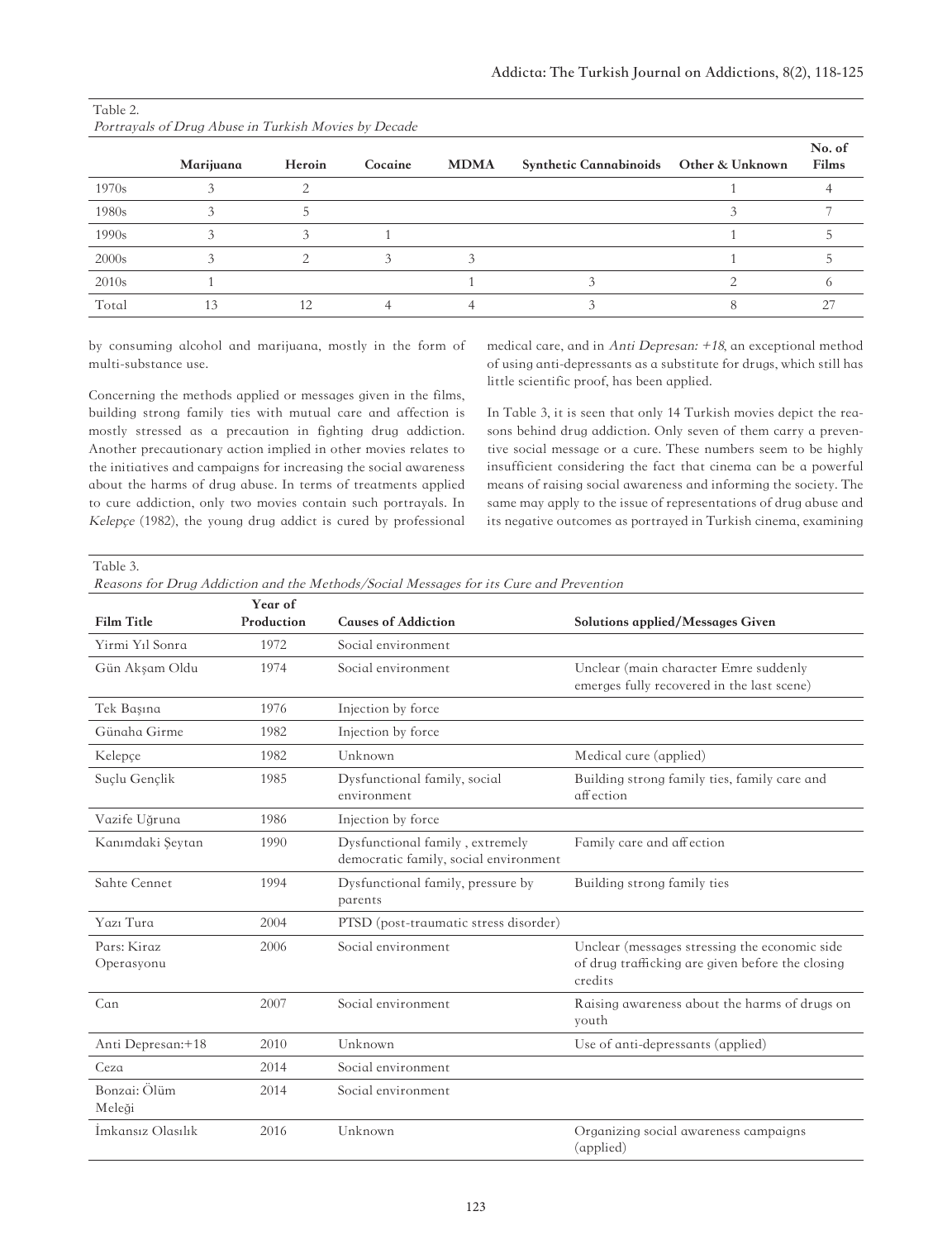#### **Çoban M. Various Portrayals of Drugs and Drug Abuse**

the numerical data in Tables 1and 2. Therefore, the small numbers reached out of 54 movies in the sampling of this study puts forward the need for more realistic social-problem films dealing with the question of drug abuse.

One final issue to be referred to within the context of this study is the development of certain stereotypes in drug-related movies. The frequent portrayals of certain themes, settings, and elements in these movies may in time attain a stereotypical characteristic, such that they may lead to the development of generalized and/ or prejudicial perceptions and recognitions by society. Within this context, Iannicelli (2001), in his study about the portrayal of drugs in American cinema, evaluated five general themes with a stereotypical character in most American drug-related movies. These themes are: (a) a general opinion such that drug-dealing is a sector controlled by the members of non-white race groups in America, like the Asians or African Americans, arising from the frequent portrayal of the members of these race groups in drug-related movies, (b) the belief that drug abuse and trafficking are urban problems rather than of peaceful rural America, (c) the belief that drug abuse always leads to an uncontrollable downward spiral, (d) drugs are intertwined with unbridled and dangerous sexuality, and (e) drugs are an indication of a wild and threatening youth (Iannicelli, 2001). Regarding drugrelated Turkish movies, a similar situation is observable in terms of certain stereotypes developed. One noteworthy stereotype in this context is the frequent portrayals of drug abuse in urban areas, which depict it as an urban phenomenon. Of all the movies analyzed within this study, only one, namely Yazı Tura (2004) portrayed a drug addict in a rural environment. Another stereotype is the frequent portrayal of drug addicts as young people, which leads to a general belief that addiction is relatively a youth-related problem. This cinematic attitude has been reinforced with the frequent use of a somehow traditionalized representation of young people in many Turkish movies, in a "party-youth" setting. In this setting, there is a group of young males and females dancing and consuming alcohol and/or drugs either in public places like bars and clubs or in private locations like party houses. The same setting has been used in the movies Yirmi Yıl Sonra (1972), Gün Ak*ş*am Oldu (1974), Ha*ş*ha*ş* (1975), Kelepçe (1982), *İ*damlık (1983), Suçlu Gençlik (1985), Sahte Cennet (1994), Dün Gece Bir Rüya Gördüm (2006), Can (2007), and Ceza (2014). Of all the movies analyzed within this study, only six of them include drug addicts in their middle or older ages. Therefore, the general outlook toward drug abuse as a youth issue becomes more concrete with such youth-based portrayals in movies.

# Discussion

Cinema is a powerful tool in influencing people's views and opinions, whereas the social reality shared by the members of the society can also be a powerful resource while producing films. This situation becomes more crucial especially in cinematic representation of social problems like drug abuse and addiction. Concerning Turkish cinema, there is a considerable number of drug-related movies produced since the early 1950s, but few that have adopted a problem-based social perspective, as can be seen in the findings of this study. Other portrayals of drug use and drug abuse in films, such as for criminal or comedy details in

the script, simply motivate the audience toward internalizing the drug issue rather than perceiving it as a serious social problem. The use of films in combating drug abuse may not only be limited to a precautionary function in terms of influencing and informing the audience, but rather, other uses such as cinema therapy should be considered as well. While foreign productions about drug addiction, like Requiem for a Dream  $(2000)$  – – which have acquired a cult movie status - - have been used in cinema therapy sessions in Turkey (Bağımlılara Türk Sinemalı Terapi, 2010), the same does not apply to Turkish movies in this context. Therefore, the necessity for the production of influential films which reflect the socio-cultural traits of the Turkish society to be used as means of cinema therapy for Turkish individuals addicted to drugs, may be seen as another important issue regarding the context of this study.

#### Limitations

One limitation in this study is the fact that some Turkish films, which seem to be of value for analysis, could not be accessed on any physical or digital platform and therefore could not be added to the sampling. Another limitation that has been applied on purpose by the author is the exclusion of short films and television series from the sampling.

#### Directions/Suggestions for Future Research

Considering the qualitative and quantitative findings of this study, the necessity of producing more problem-based movies about drug addiction becomes apparent. Although not mentioned in the study, cinematic initiatives to combat drug addiction, such as the Short Film Contest for Preventing Drug Addiction, which is annually organized by the Counter Narcotics Department since 2017 (Emniyet Genel Müdürlüğü Narkotik Suçlarla Mücadele Daire Başkanlığı, 2021) and the Healthy Ideas Short Film Contest, which is annually organized by the Green Crescent Foundation since 2015 (2018-2023 Uyuşturucu ile Mücadele Ulusal Strateji Belgesi ve Eylem Planı, 2018) can be evaluated as organizations that offer hope and promise in emphasizing the significance of films in combating drug abuse and addiction. Together with short films, promoting the production of feature films in the form of social-problem movies could be an important tool in terms of raising social awareness and developing preventive measures, especially among the youth who are generally very interested in cinema and visual media.

Ethics Committee Approval: Since the method of this research does not include any human element, ethic committee approval has not been required.

Informed Consent: N/A.

Peer Review: Externally peer-reviewed.

Conflict of Interest: The author has no conflicts of interest to declare.

Financial Disclosure: The author declared that this study has received no financial support.

#### References

2018-2023 Uyuşturucu ile Mücadele Ulusal Strateji Belgesi ve Eylem Planı. (2018). Retrieved from [https://hsgm.saglik.gov.tr/tr/bagimlilik](https://hsgm.saglik.gov.tr/tr/bagimliliklamucadele-haberler/2018-2023-uyu%C5%9Fturucu-ile-m%C3%BCcadele-ulusal-strateji-belgesi-ve-eylem-plan%C4%B1.html)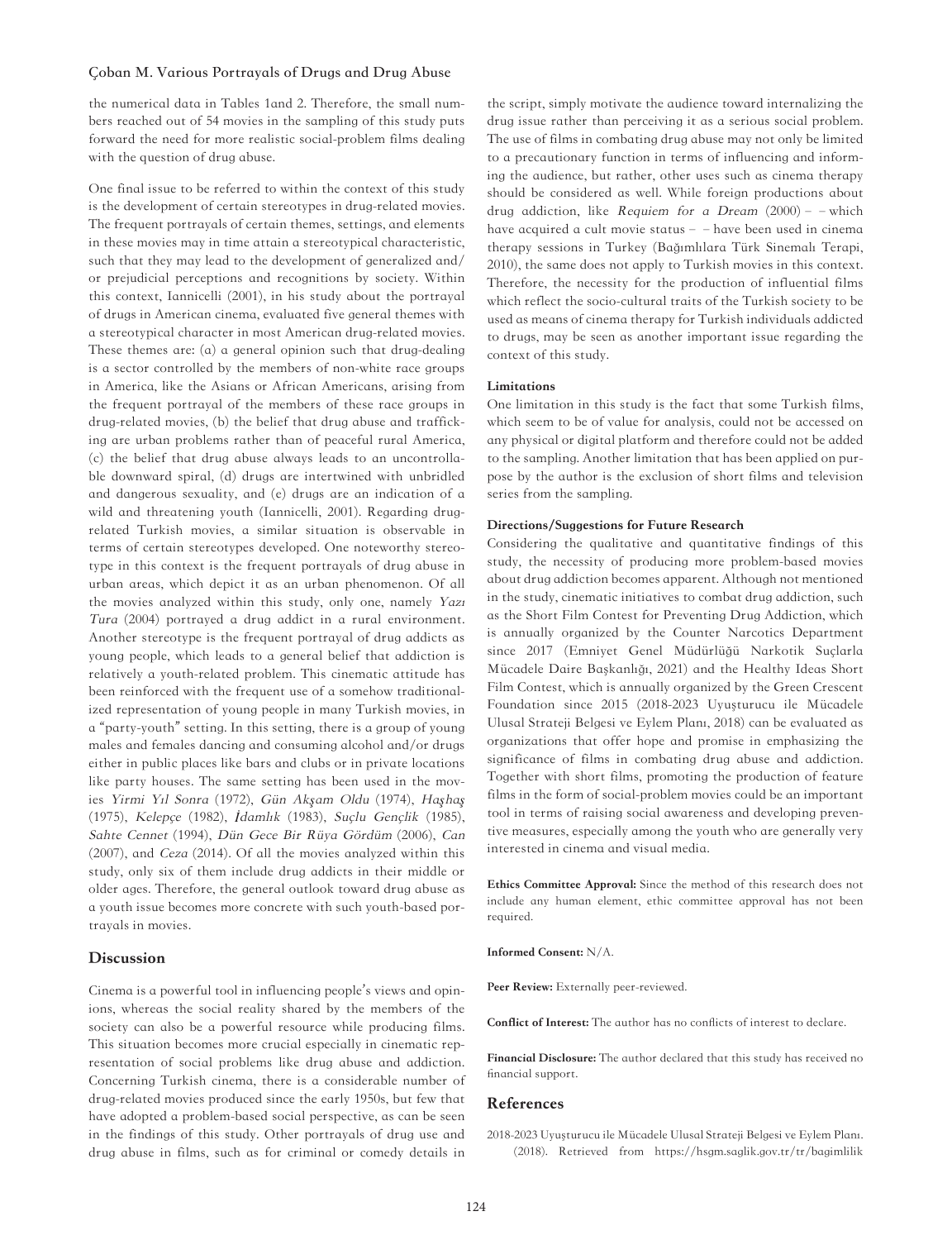#### **Addicta: The Turkish Journal on Addictions, 8(2), 118-125**

[lamucadele-haberler/2018-2023-uyu%C5%9Fturucu-ile-m%C3%](https://hsgm.saglik.gov.tr/tr/bagimliliklamucadele-haberler/2018-2023-uyu%C5%9Fturucu-ile-m%C3%BCcadele-ulusal-strateji-belgesi-ve-eylem-plan%C4%B1.html) [BCcadele-ulusal-strateji-belgesi-ve-eylem-plan%C4%B1.html](https://hsgm.saglik.gov.tr/tr/bagimliliklamucadele-haberler/2018-2023-uyu%C5%9Fturucu-ile-m%C3%BCcadele-ulusal-strateji-belgesi-ve-eylem-plan%C4%B1.html)

Akkaya, C., Akgöz, S., Kotan, Z., Kaya, B., & Kirli, S. (2006). Bursa'da 1974-2003 yılları arasındaki yasadışı uyuşturucu madde suçu profili. Dü*ş*ünen Adam, 19(3), 124-130.

Andrew, J. D. (2010). Büyük sinema kuramları. Istanbul: Doruk Yayıncılık.

- Bağımlılara Türk Sinemalı Terapi. (2010). Hürriyet kelebek. Retrieved from [https://www.hurriyet.com.tr/kelebek/bagimlilara-turk-sinem](https://www.hurriyet.com.tr/kelebek/bagimlilara-turk-sinemali-terapi-13659737) [ali-terapi-13659737](https://www.hurriyet.com.tr/kelebek/bagimlilara-turk-sinemali-terapi-13659737)
- Başar, Ö. D., & Yılmaz, M. (2011). Sinema filmlerinde bağımlılık yaratan maddelerin kullanımına ilişkin sahnelerin içerik analizi ile incelenmesi. *İ*stanbul Ticaret Üniversitesi Fen Bilimleri Dergisi, 19, 23-36.
- Cagle, C. (2017). Sociology on film: Postwar Hollywood's prestige commodity. New Jersey: Rutgers University Press.
- Çoban, M. (2014). The rise of synthetic marijuana in Turkey: The bonzai phenomenon of the 2010's. Addicta: The Turkish Journal on Addictions, 1(1), 41-60.
- Emniyet Genel Müdürlüğü Narkotik Suçlarla Daire Başkanlığı. (2021). Türkiye uyu*ş*turucu raporu. Retrieved from [http://www.narkotik.](http://www.narkotik.pol.tr/ulusalyayinlar) [pol.tr/ulusalyayinlar](http://www.narkotik.pol.tr/ulusalyayinlar)
- Gautam, S. K. (2017). Portrayal of drugs and alcohol in Indian cinema: A reflection of cultural practices in the twenty-first century. Navdrishti Research Journal, 9, 73-82.
- Hayward, S. (2000). Cinema studies: The key concepts. London: Routledge.
- Iannicelli, P. (2001). Drugs in cinema: Separating the myths from reality. UCLA Entertainment Law Review, 9(1), 139-166.
- Mercer, J. (1953). Two basic functions of cinema. Journal of the University Film Producers Association, 5(3), 17-20.
- Özden, Z. (2004). Film ele*ş*tirisi: Film ele*ş*tirisinde temel yakla*ş*ımlar ve tür filmi ele*ş*tirisi. İstanbul: İmge Yayınları.
- Özgüç, A. (2012). Ansiklopedik Türk filmleri sözlüğü. İstanbul: Horizon International.
- Tudor, A. (2014). Image and influence: Studies in the sociology of film. New York: Routledge.
- Ünlü, A., & Evcin, Ü. (2014). Madde bağımlılığının şiddet ve şiddet içerikli suç davranışlarıyla ilişkisi. In F. Irmak & E. Darcan (Eds.), *Ş*iddet suçları: Yakla*ş*ımlar ve trendler (pp. 3-36). Turkey: Adalet Yayınevi.
- Zizek, S. (2011). Sunuş: Toplumsalın kalbindeki film. In B. Diken & C. B. Laustsen (Eds.), Filmlerle Sosyoloji (pp. 11-15). Turkey: Metis Publishers.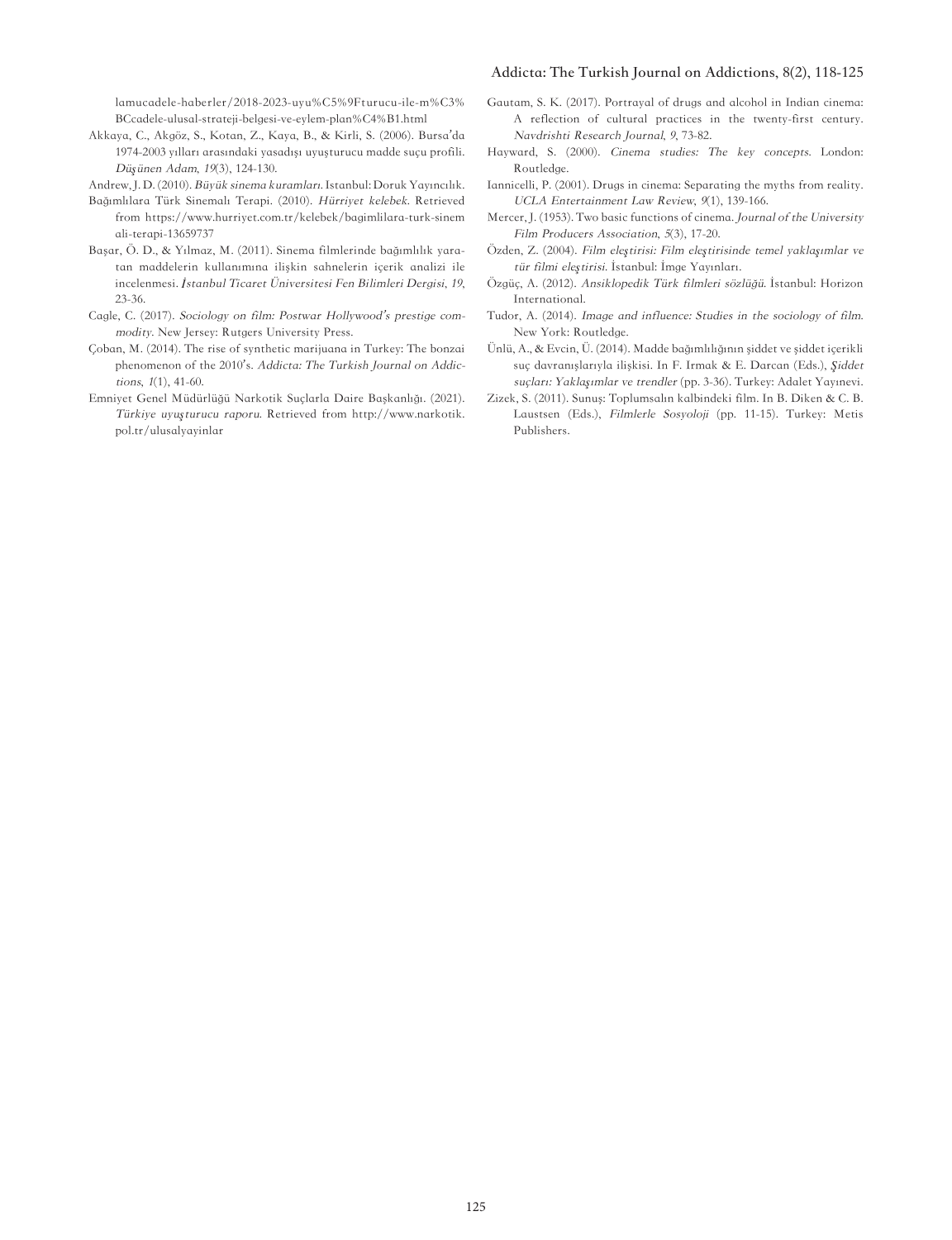Appendix 1.

| List of Movies in the Sampling                                |                           |                                     |           |
|---------------------------------------------------------------|---------------------------|-------------------------------------|-----------|
| <b>Film Title</b>                                             | <b>Year of Production</b> | Director                            | Genre     |
| Hata: Bırakın Ağlayayım (Wrong: Let Me Cry)                   | 1957                      | Şinasi Özonuk & Lazar<br>Yazıcıoğlu | Melodrama |
| Cilalı Ibo Perili Köşkte (Cilalı Ibo in the Haunted<br>Villa) | 1960                      | Osman Nuri Ergün                    | Comedy    |
| Kadın Asla Unutmaz (A Woman Never Forgets)                    | 1961                      | Asaf Tengiz                         | Melodrama |
| Ağlama Sevgilim (Don't Cry My Love)                           | 1962                      | Sırrı Gültekin                      | Melodrama |
| Fistik Gibi Maşallah (She is So Sweet)                        | 1964                      | Hulki Saner                         | Comedy    |
| Kanun Der Ki (So Says the Law)                                | 1965                      | Kemal Kan                           | Action    |
| Sokakta Kan Vardı (There was Blood on the<br>Street)          | 1965                      | Vedat Türkali                       | Crime     |
| Kenarın Dilberi (Beauty from the Ghetto)                      | 1966                      | Osman Fahir Seden                   | Drama     |
| Altın Çocuk Beyrut'ta (Goldenboy in Beirut)                   | 1967                      | Ertem Göreç                         | Crime     |
| Beyoğlu Kanunu (Beyoğlu Laws)                                 | 1971                      | Osman Nuri Ergün                    | Action    |
| Cehenneme Dolmus Var (Shuttle to Hell)                        | 1971                      | Yılmaz Atadeniz                     | Action    |
| Serefimle Yaşarım (I Live with Honor)                         | 1971                      | Cetin Inanç                         | Action    |
| Yirmi Yıl Sonra (Twenty Years Later)                          | 1972                      | Osman Fahir Seden                   | Melodrama |
| Gün Akşam Oldu (It is Sunset)                                 | 1974                      | Yılmaz Duru                         | Drama     |
| Hashas (Poppy)                                                | 1975                      | Ertem Göreç                         | Adventure |
| Tek Başına (Alone)                                            | 1976                      | Cüneyt Arkın                        | Action    |
| Gerzek Şaban (Şaban the Idiot)                                | 1980                      | Natuk Baytan                        | Comedy    |
| Günaha Girme (Do not Commit Sin)                              | 1982                      | Natuk Baytan                        | Melodrama |
| Kelepçe (Handcuff s)                                          | 1982                      | Cetin Inanç                         | Action    |
| Beyaz Ölüm                                                    | 1983                      | Halit Refiğ                         | Melodrama |
| Idamlık (Sentenced to Death)                                  | 1983                      | Cetin Inanç                         | Action    |
| Tokatçı (Fraud)                                               | 1983                      | Natuk Baytan                        | Comedy    |
| Damga (Label)                                                 | 1984                      | Osman Fahir Seden                   | Drama     |
| Dev Kanı (Blood of the Giants)                                | 1984                      | Çetin İnanç                         | Crime     |
| Suclu Genclik (Criminal Youth)                                | 1985                      | Orhan Elmas                         | Crime     |
| Vazife Uğruna (For the Duty)                                  | 1986                      | Orhan Elmas                         | Crime     |
| Tarzan Rıfkı (Tarzan Rıfkı)                                   | 1986                      | Natuk Baytan                        | Comedy    |
| Kanımdaki Şeytan (The Devil in My Blood)                      | 1990                      | Yücel Uçanoğlu                      | Drama     |
| Sahte Cennet (Fake Paradise)                                  | 1994                      | Sami Güçlü                          | Drama     |
| Eşkıya (Bandit)                                               | 1996                      | Yavuz Turgul                        | Drama     |
| Tabutta Rövaşata (Kickback in the Coffin)                     | 1996                      | Dervis Zaim                         | Drama     |
| Ağır Roman (Slow Romani)                                      | 1997                      | Mustafa Altıoklar                   | Drama     |
| Her Şey Çok Güzel Olacak (Everything Will be<br>So Fine)      | 1998                      | Ömer Vargı                          | Comedy    |
| Gemide (On the Boat)                                          | 1998                      | Serdar Akar                         | Drama     |
| Yazı Tura (Toss-up)                                           | 2004                      | Uğur Yücel                          | Drama     |
| Dün Gece Bir Rüya Gördüm (I had a Dream<br>Last Night)        | 2006                      | Ulaş Ak                             | Drama     |
| Barda (In the Bar)                                            | 2006                      | Serdar Akar                         | Thriller  |